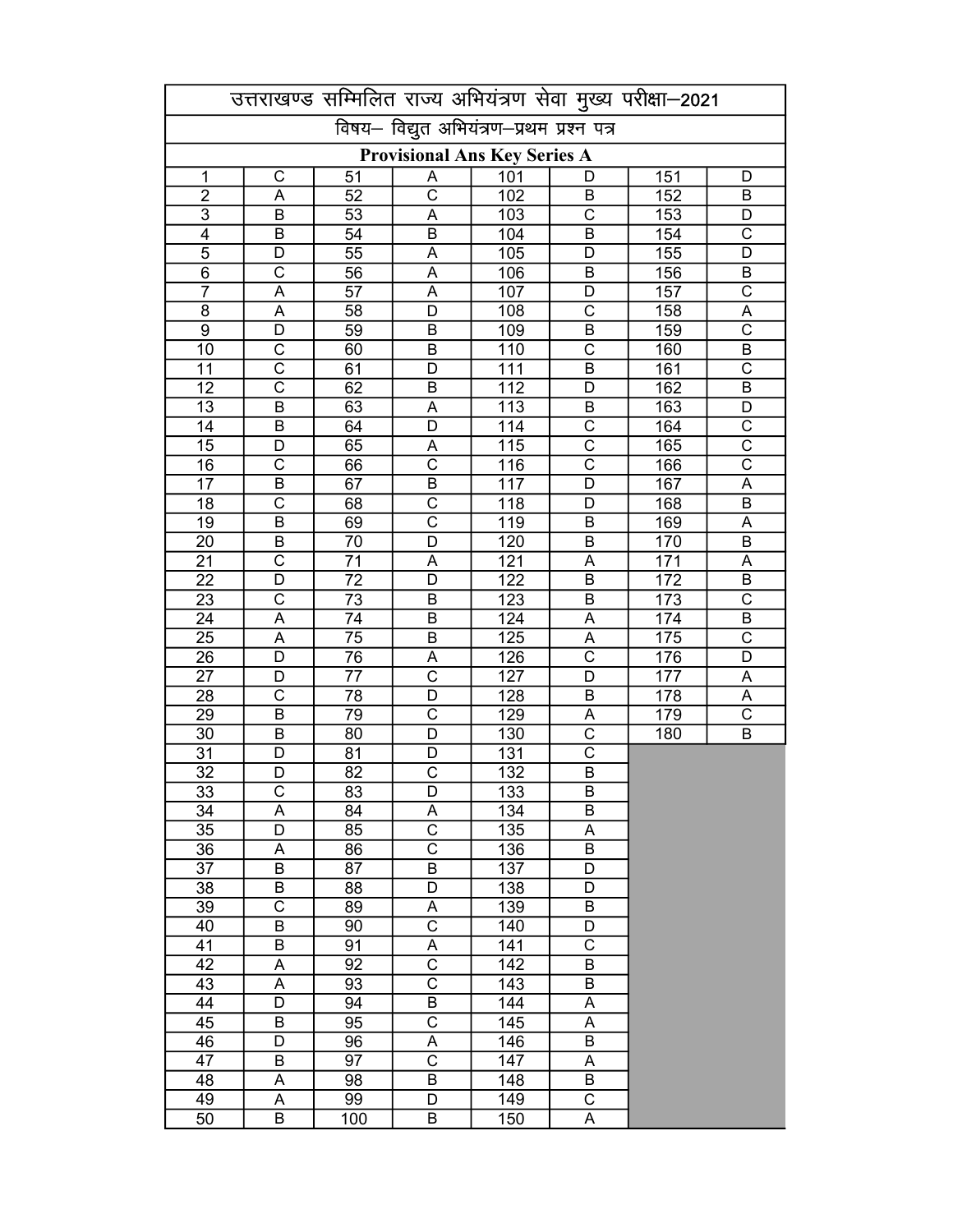|                 |                            |                 |                                           |                         |                            | उत्तराखण्ड सम्मिलित राज्य अभियंत्रण सेवा मुख्य परीक्षा-2021 |                         |
|-----------------|----------------------------|-----------------|-------------------------------------------|-------------------------|----------------------------|-------------------------------------------------------------|-------------------------|
|                 |                            |                 | विषय- विद्युत अभियंत्रण-प्रथम प्रश्न पत्र |                         |                            |                                                             |                         |
|                 |                            |                 | <b>Provisional Ans Key Series B</b>       |                         |                            |                                                             |                         |
| 1               | $\mathsf C$                | 51              | A                                         | 101                     | B                          | 151                                                         | D                       |
| $\overline{2}$  | B                          | 52              | $\overline{\text{c}}$                     | 102                     | D                          | 152                                                         | $\mathsf{C}$            |
| $\overline{3}$  | B                          | 53              | A                                         | 103                     | $\overline{\text{c}}$      | 153                                                         | $\overline{\text{c}}$   |
| $\overline{4}$  | A                          | 54              | $\overline{\text{c}}$                     | 104                     | B                          | 154                                                         | $\overline{\text{c}}$   |
| $\overline{5}$  | A                          | $\overline{55}$ | $\overline{\text{c}}$                     | 105                     | B                          | 155                                                         | B                       |
| $\overline{6}$  | $\overline{\mathsf{D}}$    | $\overline{56}$ | $\overline{B}$                            | 106                     | A                          | 156                                                         | $\overline{B}$          |
| $\overline{7}$  | $\overline{B}$             | $\overline{57}$ | $\overline{\text{c}}$                     | 107                     | $\overline{\mathsf{A}}$    | 157                                                         | $\overline{D}$          |
| $\overline{8}$  | $\overline{D}$             | 58              | $\overline{A}$                            | 108                     | $\overline{B}$             | 158                                                         | $\overline{\text{c}}$   |
| $\overline{9}$  | $\overline{B}$             | 59              | $\overline{\text{c}}$                     | 109                     | A                          | 159                                                         | $\overline{B}$          |
| 10              | A                          | 60              | $\overline{B}$                            | 110                     | $\overline{B}$             | 160                                                         | $\overline{\text{c}}$   |
| 11              | $\overline{A}$             | 61              | D                                         | $\overline{111}$        | $\overline{\text{c}}$      | 161                                                         | $\overline{B}$          |
| 12              | $\overline{B}$             | 62              | $\overline{B}$                            | $\overline{112}$        | $\overline{A}$             | 162                                                         | $\overline{B}$          |
| 13              | A                          | 63              | D                                         | $\overline{113}$        | $\overline{D}$             | 163                                                         | $\overline{\text{c}}$   |
| 14              | $\overline{\text{c}}$      | 64              | $\overline{B}$                            | 114                     | $\overline{B}$             | 164                                                         | $\overline{D}$          |
| 15              | $\overline{\mathsf{A}}$    | 65              | $\overline{\text{c}}$                     | 115                     | D                          | 165                                                         | $\overline{\text{c}}$   |
| 16              | B                          | 66              | B                                         | 116                     | $\overline{\text{c}}$      | 166                                                         | $\overline{A}$          |
| 17              | A                          | 67              | D                                         | 117                     | $\overline{\mathsf{D}}$    | 167                                                         | $\overline{A}$          |
| 18              | A                          | 68              | B                                         | $\overline{118}$        | B                          | 168                                                         | $\overline{\mathsf{D}}$ |
| 19              | A                          | 69              | D                                         | 119                     | $\overline{\text{c}}$      | 169                                                         | D                       |
| 20              | D                          | 70              | $\overline{\text{c}}$                     | 120                     | $\overline{\mathsf{A}}$    | 170                                                         | $\overline{\text{c}}$   |
| $\overline{21}$ | B                          | 71              | $\overline{B}$                            | $\overline{121}$        | $\overline{\text{c}}$      | 171                                                         | B                       |
| 22              | B                          | 72              | $\overline{\text{c}}$                     | 122                     | B                          | 172                                                         | B                       |
| 23              | D                          | 73              | B                                         | $\overline{123}$        | $\overline{\text{c}}$      | 173                                                         | D                       |
| 24              | B                          | 74              | D                                         | 124                     | B                          | 174                                                         | D                       |
| 25              | A<br>D                     | 75              | B<br>$\overline{\text{c}}$                | 125                     | D<br>$\overline{\text{c}}$ | 175                                                         | $\overline{\mathrm{c}}$ |
| 26              |                            | 76              | C                                         | $\overline{126}$<br>127 | $\overline{\text{c}}$      | 176                                                         | A<br>D                  |
| 27              | Α<br>$\overline{\text{c}}$ | 77<br>78        | $\overline{\text{c}}$                     | 128                     | $\overline{\text{c}}$      | 177<br>178                                                  | A                       |
| 28<br>29        | $\sf B$                    | 79              | D                                         | 129                     | A                          | 179                                                         | B                       |
| 30              | $\overline{\text{c}}$      | 80              | D                                         | 130                     | B                          | 180                                                         | $\mathsf B$             |
| 31              | $\overline{\text{c}}$      | 81              | B                                         | 131                     | A                          |                                                             |                         |
| $\overline{32}$ | $\overline{\mathsf{D}}$    | $\overline{82}$ | $\overline{\mathsf{B}}$                   | $\overline{132}$        | $\overline{\mathsf{B}}$    |                                                             |                         |
| 33              | Α                          | 83              | A                                         | 133                     | Α                          |                                                             |                         |
| 34              | $\overline{D}$             | 84              | $\overline{\mathsf{B}}$                   | 134                     | $\overline{\mathsf{B}}$    |                                                             |                         |
| 35              | B                          | 85              | B                                         | 135                     | $\overline{\text{c}}$      |                                                             |                         |
| 36              | В                          | 86              | A                                         | 136                     | $\overline{\mathsf{B}}$    |                                                             |                         |
| 37              | B                          | 87              | A                                         | 137                     | $\overline{\text{c}}$      |                                                             |                         |
| 38              | Α                          | 88              | $\overline{\text{c}}$                     | 138                     | $\overline{D}$             |                                                             |                         |
| 39              | $\overline{\text{c}}$      | 89              | D                                         | 139                     | A                          |                                                             |                         |
| 40              | D                          | 90              | B                                         | 140                     | Α                          |                                                             |                         |
| 41              | $\mathsf C$                | 91              | Α                                         | 141                     | $\overline{\text{c}}$      |                                                             |                         |
| 42              | D                          | 92              | $\overline{\mathrm{C}}$                   | 142                     | В                          |                                                             |                         |
| 43              | D                          | 93              | $\overline{\text{c}}$                     | 143                     | C                          |                                                             |                         |
| 44              | C                          | 94              | $\sf B$                                   | 144                     | Α                          |                                                             |                         |
| 45              | D                          | 95              | $\sf B$                                   | 145                     | B                          |                                                             |                         |
| 46              | A                          | 96              | $\sf B$                                   | 146                     | B                          |                                                             |                         |
| 47              | $\overline{\text{c}}$      | 97              | A                                         | 147                     | D                          |                                                             |                         |
| 48              | $\overline{\text{c}}$      | 98              | B                                         | 148                     | $\overline{\text{c}}$      |                                                             |                         |
| 49              | B                          | 99              | D                                         | 149                     | A                          |                                                             |                         |
| 50              | D                          | 100             | D                                         | 150                     | A                          |                                                             |                         |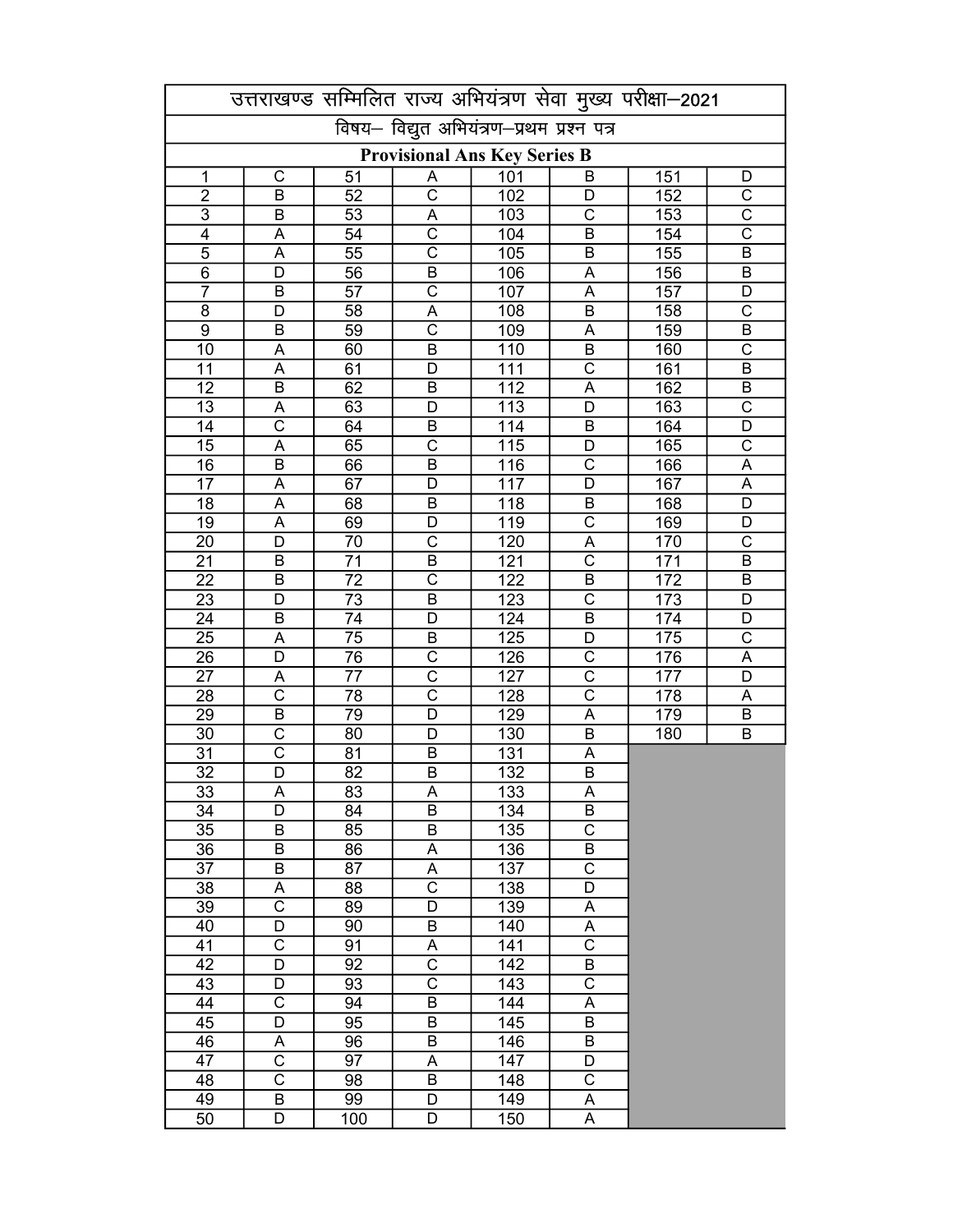|                                     |                         |                 |                                           |                  |                              | उत्तराखण्ड सम्मिलित राज्य अभियंत्रण सेवा मुख्य परीक्षा-2021 |                            |  |
|-------------------------------------|-------------------------|-----------------|-------------------------------------------|------------------|------------------------------|-------------------------------------------------------------|----------------------------|--|
|                                     |                         |                 | विषय- विद्युत अभियंत्रण-प्रथम प्रश्न पत्र |                  |                              |                                                             |                            |  |
| <b>Provisional Ans Key Series C</b> |                         |                 |                                           |                  |                              |                                                             |                            |  |
| 1                                   | B                       | 51              | B                                         | 101              | C                            | 151                                                         | A                          |  |
| $\overline{2}$                      | B                       | 52              | Α                                         | 102              | B                            | 152                                                         | D                          |  |
| $\overline{3}$                      | B                       | 53              | A                                         | 103              | $\overline{\text{c}}$        | 153                                                         | B                          |  |
| $\overline{4}$                      | A                       | 54              | $\overline{\text{c}}$                     | 104              | D                            | 154                                                         | D                          |  |
| $\overline{5}$                      | $\overline{\text{c}}$   | $\overline{55}$ | $\overline{\mathsf{D}}$                   | 105              | A                            | 155                                                         | B                          |  |
| $\overline{6}$                      | $\overline{\mathsf{D}}$ | $\overline{56}$ | $\overline{B}$                            | 106              | $\overline{\mathsf{A}}$      | 156                                                         | $\overline{A}$             |  |
| $\overline{7}$                      | $\overline{\text{c}}$   | $\overline{57}$ | A                                         | 107              | $\overline{\text{c}}$        | 157                                                         | $\overline{\mathsf{A}}$    |  |
| 8                                   | $\overline{D}$          | 58              | $\overline{\text{c}}$                     | 108              | $\overline{\mathsf{B}}$      | 158                                                         | $\overline{B}$             |  |
| $\overline{9}$                      | $\overline{D}$          | 59              | $\overline{\text{c}}$                     | 109              | $\overline{\text{c}}$        | 159                                                         | $\overline{A}$             |  |
| 10                                  | $\overline{\text{c}}$   | 60              | $\overline{B}$                            | 110              | A                            | 160                                                         | $\overline{\text{c}}$      |  |
| 11                                  | $\overline{D}$          | 61              | $\overline{B}$                            | $\overline{111}$ | $\overline{B}$               | 161                                                         | $\overline{A}$             |  |
| 12                                  | A                       | 62              | $\overline{B}$                            | 112              | $\overline{B}$               | 162                                                         | $\overline{B}$             |  |
| 13                                  | $\overline{\text{c}}$   | 63              | A                                         | $\overline{113}$ | $\overline{D}$               | 163                                                         | $\overline{A}$             |  |
| 14                                  | $\overline{\text{c}}$   | 64              | $\overline{B}$                            | 114              | $\overline{\text{c}}$        | 164                                                         | $\overline{A}$             |  |
| 15                                  | B                       | 65              | D                                         | 115              | $\overline{\mathsf{A}}$      | 165                                                         | $\overline{A}$             |  |
| 16                                  | D                       | 66              | D                                         | 116              | $\overline{A}$               | 166                                                         | D                          |  |
| 17                                  | A                       | 67              | B                                         | 117              | D                            | 167                                                         | B                          |  |
| 18                                  | $\overline{\text{c}}$   | 68              | D                                         | 118              | $\overline{\text{c}}$        | 168                                                         | B                          |  |
| 19                                  | A                       | 69              | C                                         | 119              | $\overline{\text{c}}$        | 169                                                         | D                          |  |
| 20                                  | $\overline{\text{c}}$   | 70              | $\overline{B}$                            | 120              | $\overline{\text{c}}$        | 170                                                         | B                          |  |
| $\overline{21}$                     | $\overline{\text{c}}$   | 71              | B                                         | $\overline{121}$ | $\overline{\mathsf{B}}$      | 171                                                         | A                          |  |
| 22                                  | $\overline{B}$          | 72              | A                                         | 122              | B                            | 172                                                         | D                          |  |
| 23                                  | $\overline{\text{c}}$   | 73              | A                                         | $\overline{123}$ | D                            | 173                                                         | A                          |  |
| 24                                  | A                       | 74              | B                                         | 124              | $\overline{\text{c}}$        | 174                                                         | $\overline{\text{c}}$      |  |
| 25                                  | $\overline{\text{c}}$   | 75              | A                                         | 125              | B<br>$\overline{\mathsf{c}}$ | 175                                                         | B<br>$\overline{\text{c}}$ |  |
| 26                                  | B                       | 76              | B                                         | $\overline{126}$ |                              | 176                                                         | $\overline{\text{c}}$      |  |
| 27                                  | D<br>B                  | 77              | C<br>A                                    | 127<br>128       | B<br>B                       | 177                                                         | $\overline{D}$             |  |
| 28<br>29                            | D                       | 78<br>79        | D                                         | 129              | C                            | 178<br>179                                                  | A                          |  |
| $\overline{30}$                     | B                       | 80              | B                                         | 130              | D                            | 180                                                         | $\overline{D}$             |  |
| 31                                  | $\overline{\text{c}}$   | 81              | D                                         | 131              | $\overline{\text{c}}$        |                                                             |                            |  |
| $\overline{32}$                     | $\overline{\mathsf{B}}$ | $\overline{82}$ | $\overline{\text{c}}$                     | $\overline{132}$ | $\overline{\mathsf{A}}$      |                                                             |                            |  |
| 33                                  | D                       | 83              | D                                         | 133              | A                            |                                                             |                            |  |
| 34                                  | $\overline{\mathsf{B}}$ | 84              | $\overline{B}$                            | 134              | $\overline{\mathsf{D}}$      |                                                             |                            |  |
| 35                                  | D                       | 85              | $\overline{\mathrm{C}}$                   | 135              | D                            |                                                             |                            |  |
| 36                                  | $\overline{\text{c}}$   | 86              | $\overline{\mathsf{A}}$                   | 136              | $\overline{\text{c}}$        |                                                             |                            |  |
| 37                                  | $\overline{B}$          | 87              | $\overline{\text{c}}$                     | 137              | $\overline{B}$               |                                                             |                            |  |
| 38                                  | $\overline{\text{c}}$   | 88              | $\overline{B}$                            | 138              | B                            |                                                             |                            |  |
| 39                                  | $\sf B$                 | 89              | $\overline{\text{c}}$                     | 139              | D                            |                                                             |                            |  |
| 40                                  | D                       | 90              | $\sf B$                                   | 140              | D                            |                                                             |                            |  |
| 41                                  | B                       | 91              | D                                         | 141              | $\overline{\text{c}}$        |                                                             |                            |  |
| 42                                  | C                       | 92              | $\overline{\text{C}}$                     | 142              | Α                            |                                                             |                            |  |
| 43                                  | C                       | 93              | $\overline{\text{C}}$                     | 143              | D                            |                                                             |                            |  |
| 44                                  | $\overline{\text{c}}$   | 94              | $\overline{\text{c}}$                     | 144              | A                            |                                                             |                            |  |
| 45                                  | D                       | 95              | A                                         | 145              | B                            |                                                             |                            |  |
| 46                                  | D                       | 96              | $\sf B$                                   | 146              | B                            |                                                             |                            |  |
| 47                                  | $\sf B$                 | 97              | A                                         | 147              | C                            |                                                             |                            |  |
| 48                                  | $\sf B$                 | 98              | B                                         | 148              | B                            |                                                             |                            |  |
| 49                                  | А                       | 99              | A                                         | 149              | B                            |                                                             |                            |  |
| 50                                  | B                       | 100             | B                                         | 150              | A                            |                                                             |                            |  |